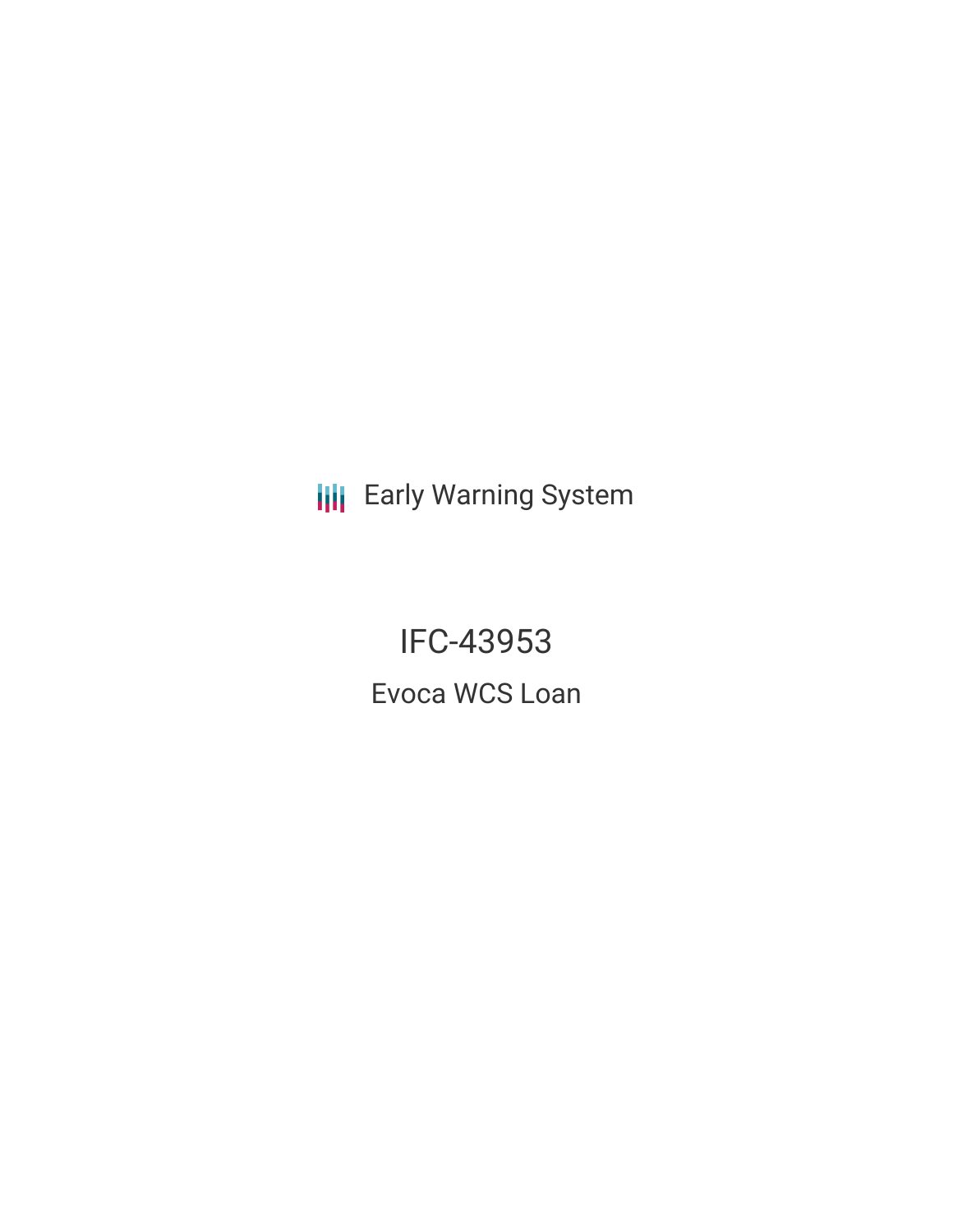

# **Quick Facts**

| <b>Countries</b>               | Armenia                                 |
|--------------------------------|-----------------------------------------|
| <b>Financial Institutions</b>  | International Finance Corporation (IFC) |
| <b>Status</b>                  | Proposed                                |
| <b>Bank Risk Rating</b>        | FI                                      |
| <b>Voting Date</b>             | 2021-03-03                              |
| <b>Borrower</b>                | EVOCABANK CLOSED JOINT STOCK COMPANY    |
| <b>Sectors</b>                 | Finance                                 |
| <b>Investment Type(s)</b>      | Loan                                    |
| <b>Investment Amount (USD)</b> | \$20.00 million                         |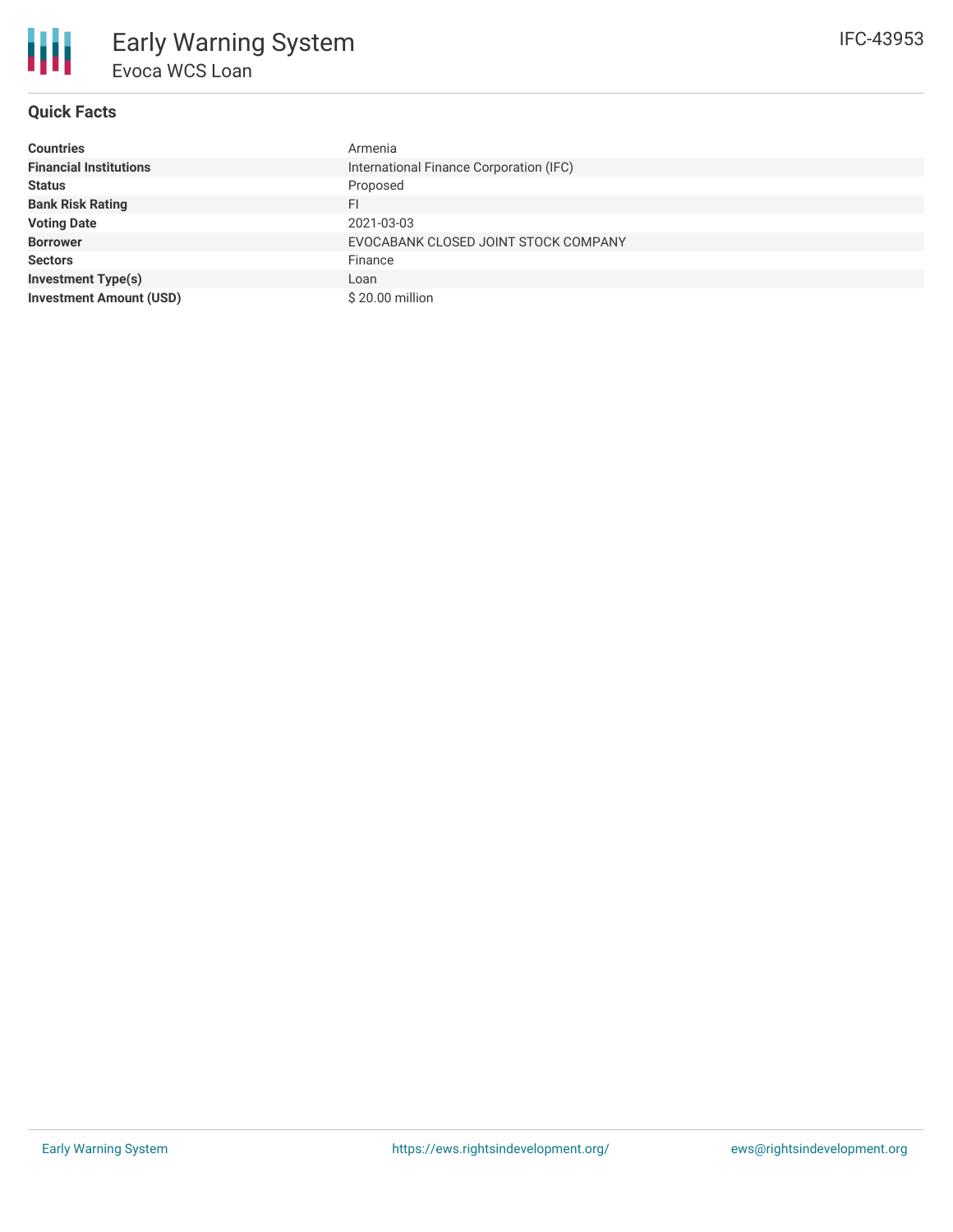

## **Project Description**

According to the Bank's website, the project provides funding to Evocabank to finance lending to micro, small and medium enterprises (MSME). The project is expected to mitigate the impact of Covid-19 on MSMEs by financing their working capital needs.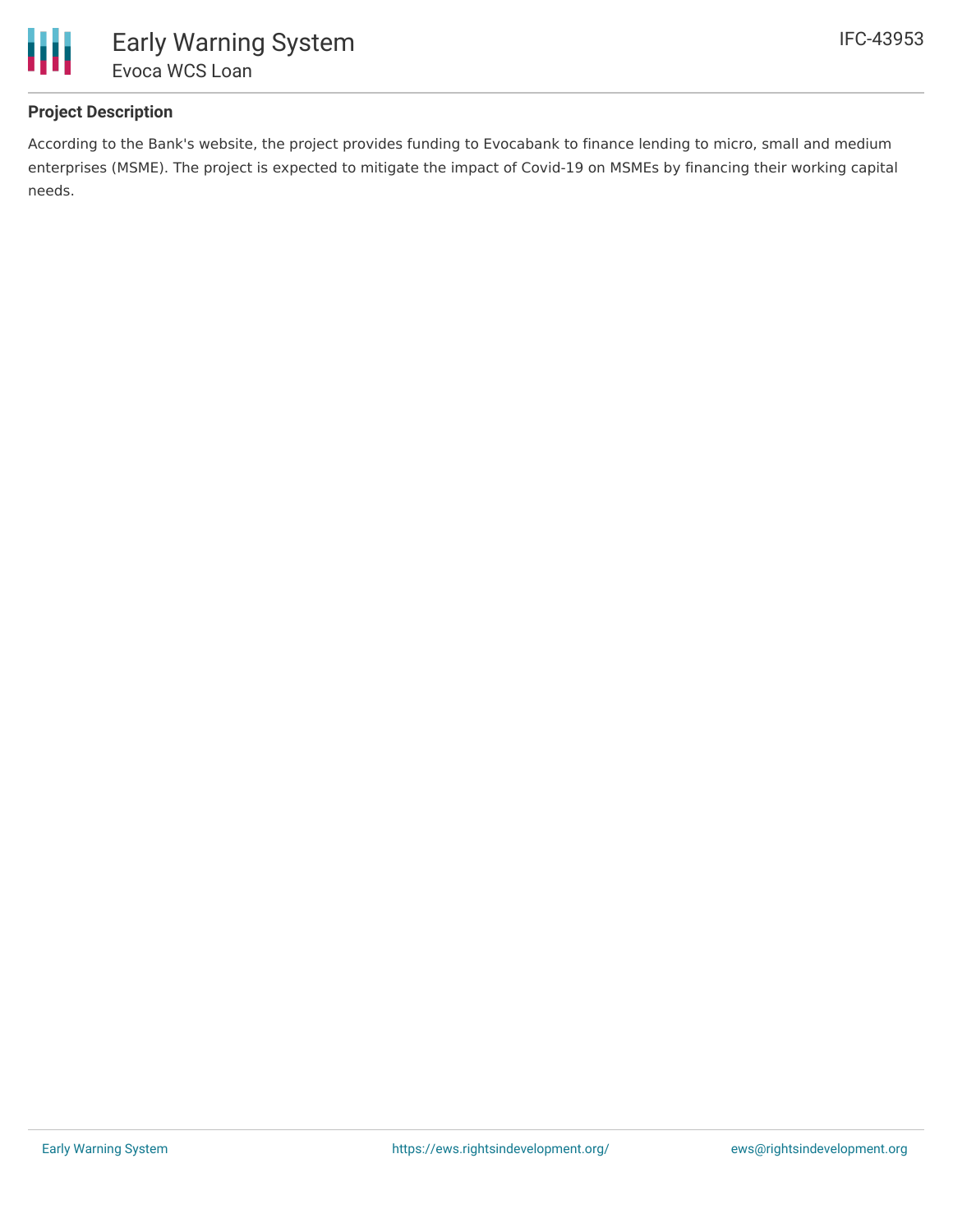## **Investment Description**

• International Finance Corporation (IFC)

### **Financial Intermediary**

Financial Intermediary: A commercial bank or financial institution that receives funds from a development bank. A financial intermediary then lends these funds to their clients (private actors) in the form of loans, bonds, guarantees and equity shares. Financial intermediaries include insurance, pension and equity funds. The direct financial relationship is between the development bank and the financial intermediary.

[Evocabank](file:///actor/3836/) CJSC (Financial Intermediary)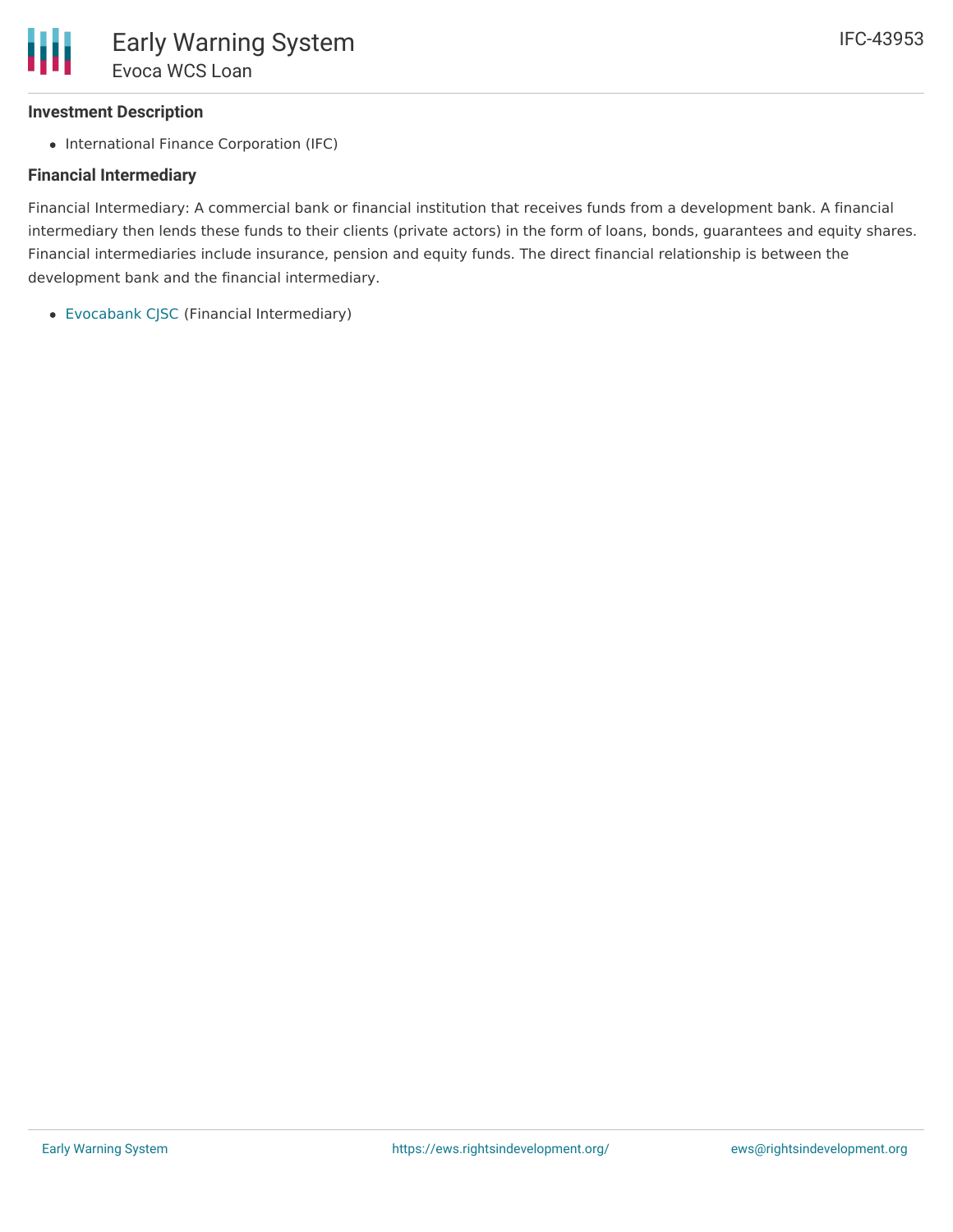

## **Private Actors Description**

The Bank is owned by Ms. Mareta Gevorkyan who owns 95.15% of the Bank's ordinary shares. Holders of 4.85% of the Bank's ordinary shares are 15 individuals with each of them holding less than 1% of the Bank's ordinary shares. Ms. Mareta Gevorkyan is a wife of Mr. Vazgen Gevorkyan, an Armenian businessman who is also involved in tourism business.